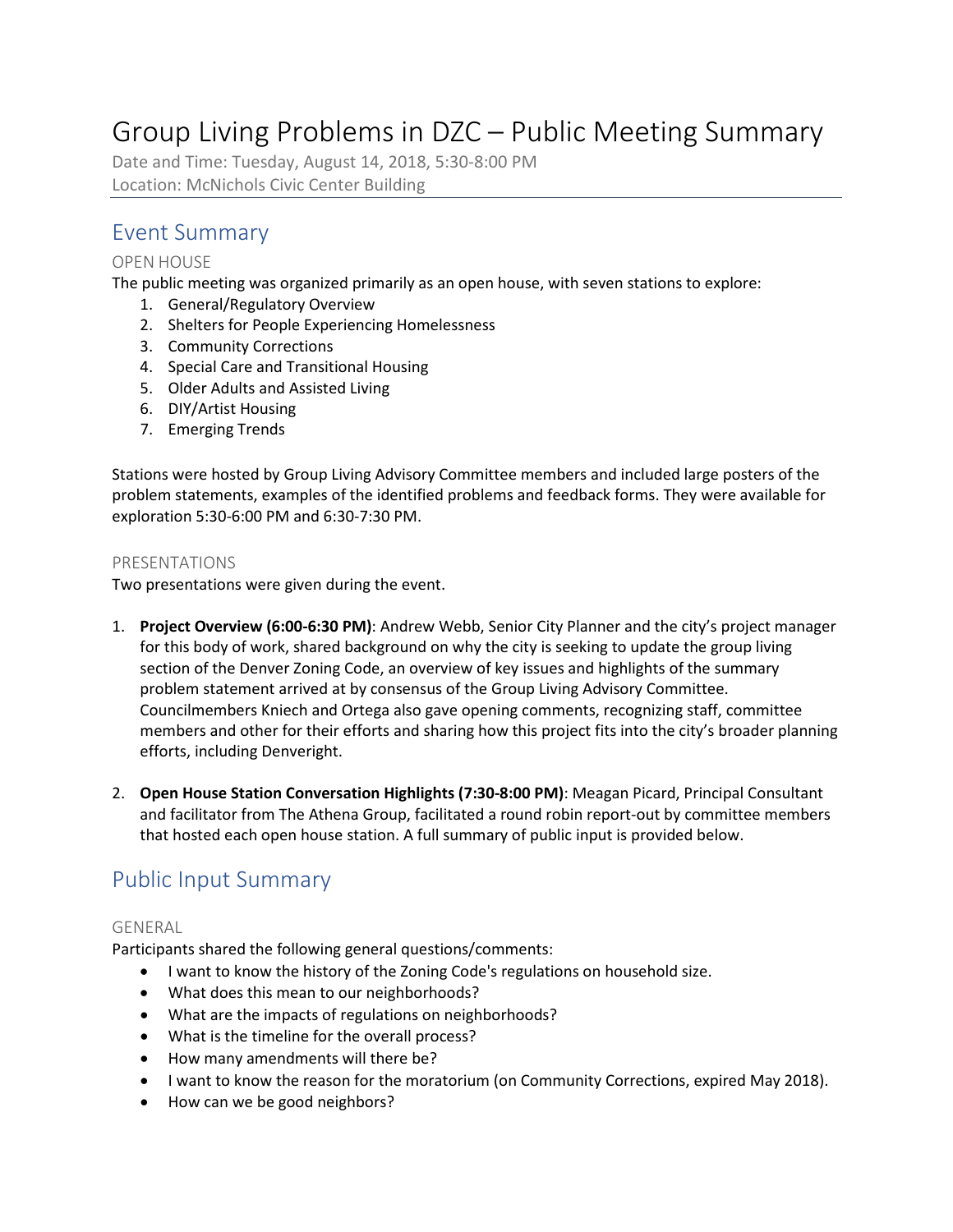## SHELTERS FOR PEOPLE EXPERIENCING HOMELESSNESS

Participants voted on elements of this problem statement that they would like the advisory committee to prioritize in its efforts to develop solutions:

- 1. Current limitations on spacing, density and size for shelters are difficult to administer and have unintended consequences, including overreliance on emergency determinations to expand existing facilities and continued concentration of legacy facilities in certain neighborhoods. (13 votes)
- 2. Definitions of shelter types are confusing, have ineffective and inequitable public involvement procedures, and make it difficult to combine a continuum of residential and program options in one facility. (12 votes)
- 3. The terms "bed" and "Residents" are used inconsistently, and the use of "beds" as a measure of facility size does not reflect best practices for limiting the size of shelters. (8 votes)
- 4. City Council districts are the wrong geographic units for regulating the maximum number of beds for shelters as permanent, primary uses. (6 votes)

Comments/questions received:

- Concentration of shelters in industrial areas and poor neighborhoods keeps the cycle of poverty alive and well
- Change the overall terminology when talking about the homeless population
- A county farm type facility near the airport with substance abuse, mental health services and vocational training
- Shelters are not community corrections facilities and should not be treated as such
- How shelters provide for families vs. individuals differ
- Prevent overconcentration in neighborhoods
- Emergency shelters are for things like hurricanes and earthquakes and should not be treated like housing
- (response to above bullet) What about when my husband hits me and I have no place to go?
- Need to maintain spacing requirements to avoid overconcentration. Encourage distribution citywide.
- Need shelters for couples, and for shelters to be ADA accessible
- "Shelter for the Homeless" need a better term [ref to DZC language]

### COMMUNITY CORRECTIONS

Participants voted on elements of this problem statement that they would like the advisory committee to prioritize in its efforts to develop solutions:

- 1. Demand Exceeds Current Capacity (11 votes)
- 2. Limited Space Available for New Facilities (3 votes)
- 3. Many existing facilities are compliant or nonconforming uses, which have limited allowances for expansion. (4 votes)
- 4. Vehicle parking requirements exceed demand and take up space (3 votes)
- 5. Population Density requirements need revision (2 votes)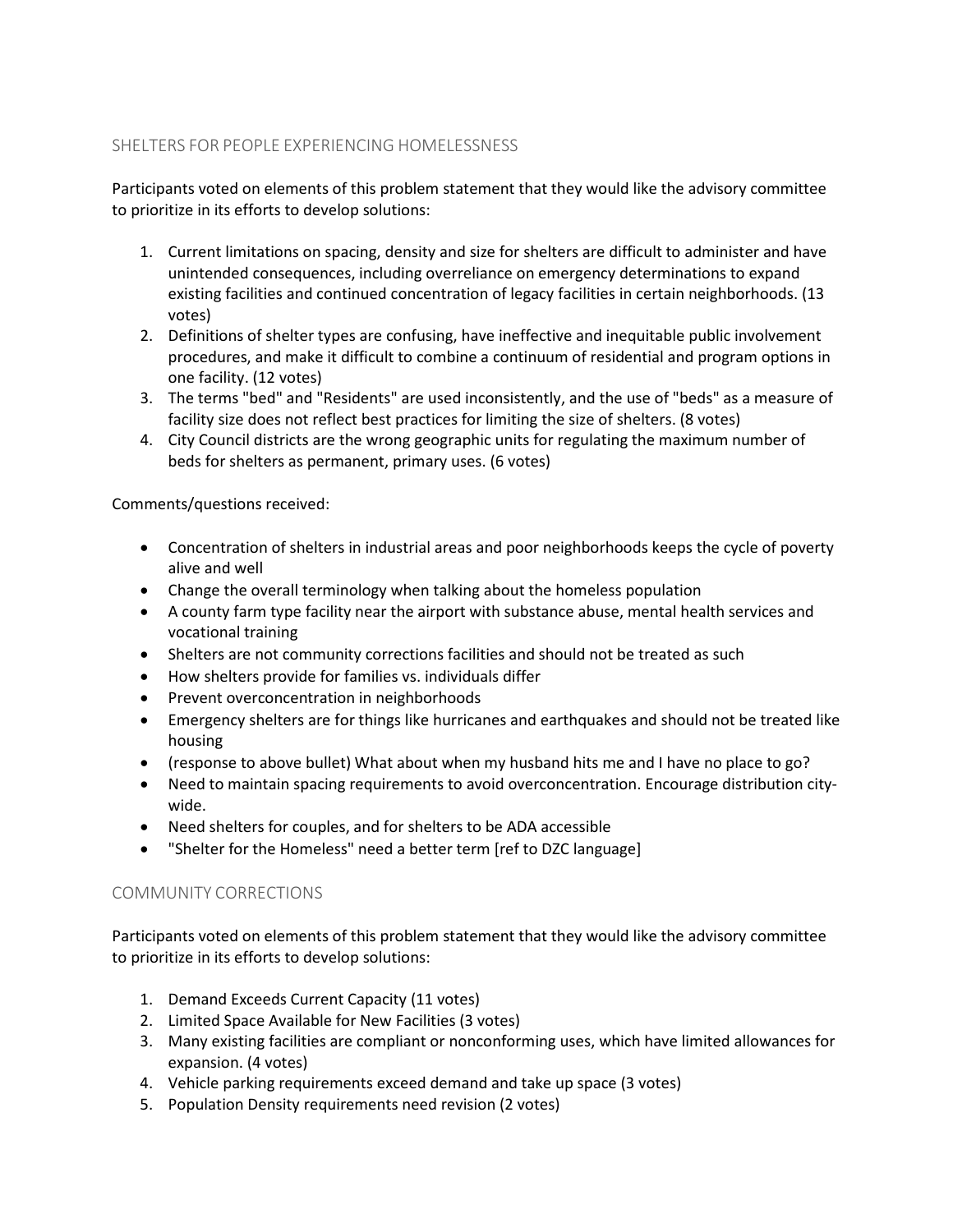Comments/questions received:

- Include social enterprises to be more self-sustaining
- Please document parking load if stating it as a problem
- When will the city and county expand housing of correctional inmates being released so they may be able to expedite release?
- Statement #1 should be more forceful and compelling
- Put demand in the context of less people being incarcerated, I imagine it's cheaper and better for society
- We should describe the shortage of beds so the public understands the shortage
- [facilities] should be integrated across city neighborhoods with appropriate form factors (multiple smaller buildings).
- What about identifying the number of beds we need to meet the demand for space.
- Keep these facilities out of neighborhoods that already suffer from crime and zone violations
- There MUST be strict regulations and enforcement of these facilities
- More locally-owned, greater flexibility
- The community must be given a say in whether or not one of these facilities can open and operate in their neighborhood
- [Consider] Impact on neighborhood property values; notification of RNO in impacted area; Minimum square foot requirements per resident; Strict management assurance.
- Take into consideration: Concentration; Smart Mix of facilities per district/neighborhood
- These facilities need to be located throughout the city, not concentrated

## SPECIAL CARE/TRANSITIONAL HOUSING

Participants voted on elements of this problem statement that they would like the advisory committee to prioritize in its efforts to develop solutions:

- 1. Sober Living homes not clearly identified and regulated as a group living use. (12 votes)
- 2. The distinction between services provided in a transitional housing setting and a special care home facility are unclear. (2 votes)
- 3. Small Residential Care facilities contribute to the concentration of services and "institutionalization" of neighborhoods but face far fewer requirements than large residential care. (10 votes)
- 4. Establishment of new large residential care facilities near adequate transit and services is limited by zoning, spacing and density requirements. (9 votes)
- 5. Neighborhood role in permitting decisions is unclear and difficult to explain to the public, especially for small residential care facilities. (9 votes)
- 6. Minimum 6,000-foot lot dimension for res care facilities may have the effect of concentrating them in suburban neighborhoods. (1 vote)
- 7. Section 11.2.9.1.F, specifying compliance with the Denver Building and Fire Code, is redundant, as all residential uses must comply with the Building and Fire Code. (0 votes)

Comments/questions received:

• Don't put everything under the same broad umbrella. Some operations highly effect quality of life for neighborhoods and should require more regulations.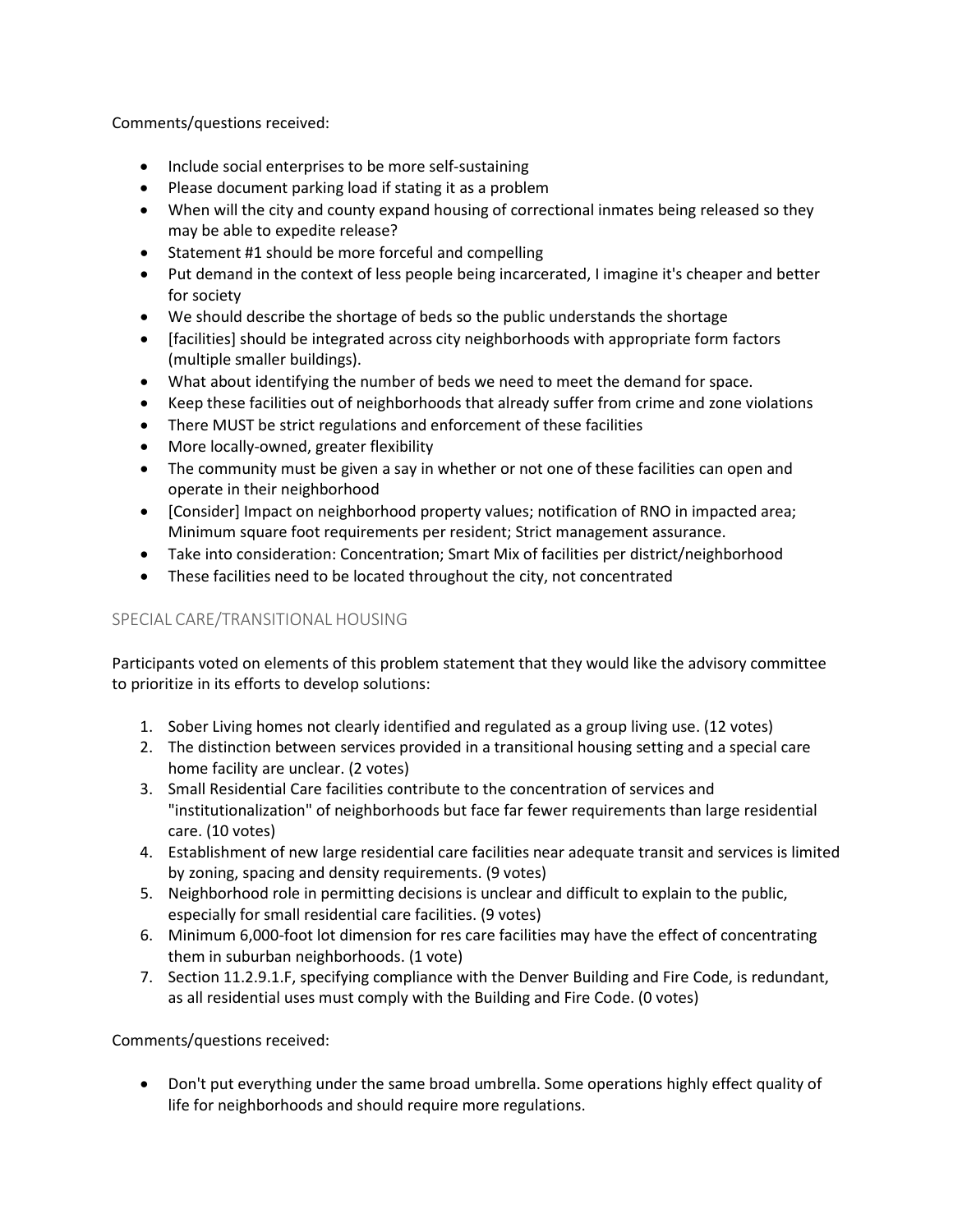• [consider] notification of HOA and RNO about proposed changes; Minimum square ft living requirements per resident; impacts on existing property values

#### 55+/SENIOR HOUSING

Participants voted on elements of this problem statement that they would like the advisory committee to prioritize in its efforts to develop solutions:

- 1. Zoning restrictions limit the number of unrelated individuals who can live together under the definition of "Household Living," which reduces opportunities for intergenerational living and other desired uses. (9 votes)
- 2. Vehicle parking requirements for Assisted Living Facilities exceed the vehicle parking demand. (4 votes)
- 3. The Denver Zoning Code stipulates that all Assisted Living Facilities in Single- and Two-Unit neighborhoods should be regulated as Large Residential Care facilities, which has led to inconsistencies in permitting and data collection. (5 votes)

Comments/questions received:

- What are the transportation needs of these folks? How are they being addressed?
- I find that [Via] and [RTD's] Access-a-Ride are cumbersome to use and are not very consistent for my clients. Why not expand to include smaller agencies that provide transportation such as Senior Resource Center?
- Increased costs of living are pushing out Denver's most marginalized populations. If affordable housing cannot be rented to undocumented residents due to federal funding, what is the city doing to protect these individuals from displacement? Lets not "white wash" conversation around group living.
- Intergenerational/Group Houses can and should be geared towards inclusivity for all.
- Home sharing needs to be part of the conversation and allow for multi-ages.
- Transitional home care as residents age in-home.
- Minimum square feet per resident requirement. Notification of established HOAs and RNOs. Impact on neighborhoods. Property Values.
- Current communities have stated concerns that the "integrity" of their neighborhoods be maintained. Who defines "Integrity?" How will it be maintained?
- What recourse does [a] homeowner have to facility in neighborhood if group home is not kept up?
- Limit [the] number of residents per square foot of residence.
- What effect does group home have on property values?

### DIY/ARTIST HOUSING

Participants voted on elements of this problem statement that they would like the advisory committee to prioritize in its efforts to develop solutions:

1. The Denver Zoning Code's definition of "Household" places limits on the number of unrelated individuals who can live together. These restrictions inhibit the development of non-traditional residential typologies like artist housing, cooperative housing and co-living. (18 votes)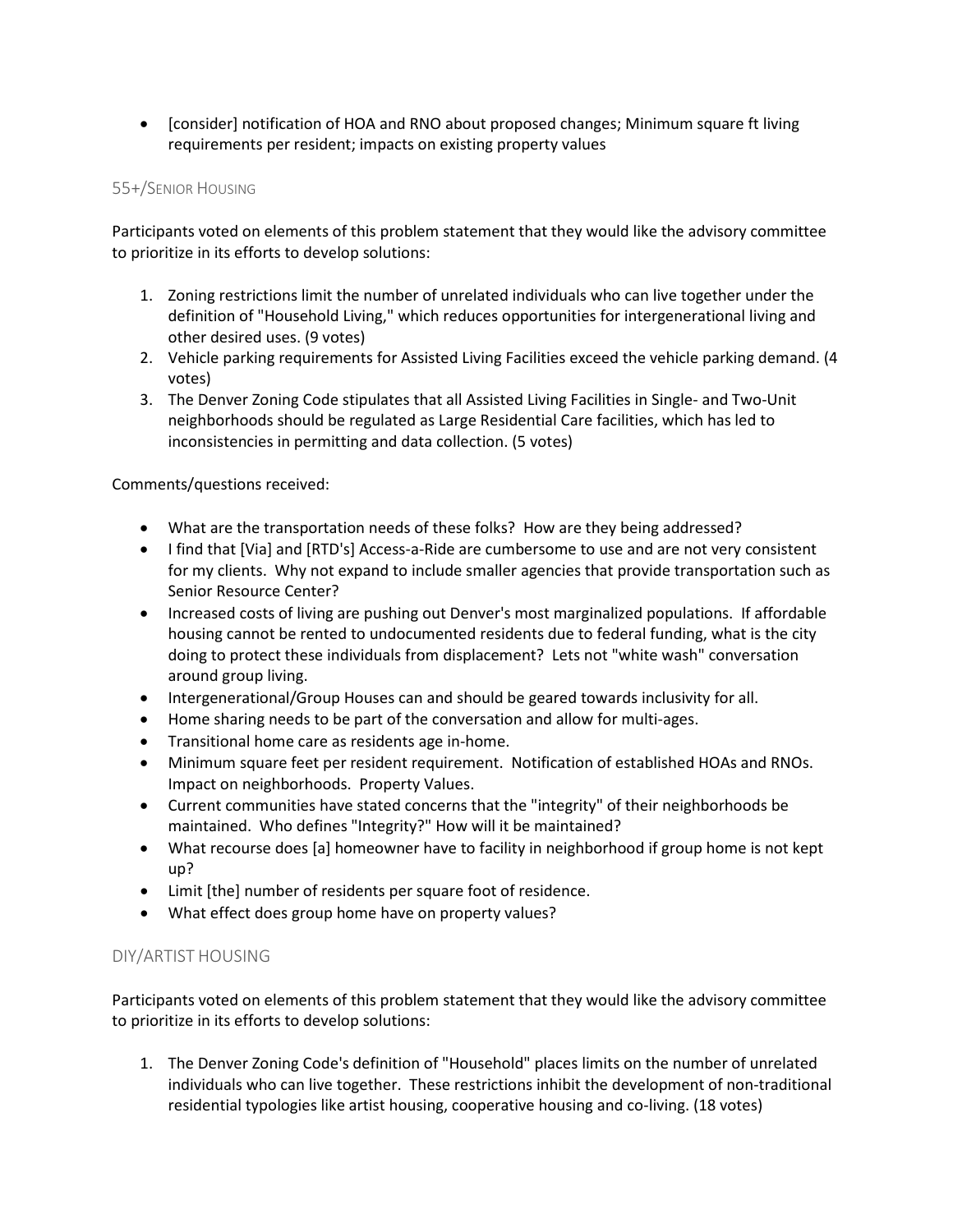- 2. The Denver Zoning Code's Household and Group Living definitions and use limitations make it difficult to establish creative spaces that combine low-cost housing with flexible performance venues, assembly and gallery venues, and the narrow "Live/Work Dwelling" category has proven inapplicable to such uses. (13 votes)
- 3. Key terminology used in the Denver Zoning Code is not always consistent with corresponding language in the Building, Fire and Health Safety codes. This leads to confusion in interpreting the correct language and regulations between the codes, causing delays and additional expense as staff and property owners resolve the conflicts. (7 votes)

Three participants also shared that they believe all three elements of this problem statement are a priority, while one participant specifically identified #1 as the most important to address.

Comments/questions received:

- Minimum S.F. requirement per resident.
- Notification of effected HOA or RNO.
- Impact on property values of neighborhood.
- No need to make special accommodations for artists. They are not [a] privileged [class].
- Vulnerable populations targeted disproportionately, especially undocumented immigrants. What does sanctuary city mean without reliable housing for those most likely to face prosecution?
- Community concerns have advocated for "maintaining the integrity of the current neighborhood." Who defines "integrity?" How will it be maintained?
- Make sure the solution builds equity across the city.
- Utilize all zip codes. Owners should not have to at the property. Cottage homes should be able to be used as studios.
- Allow for smaller lots. Change zone codes
- I support co-op living. I suggest some kind of line for [the number of] residents based on square footage, number of bedrooms, number of bathrooms or a similar measurement.

#### EMERGING TRENDS

Participants voted on elements of this problem statement that they would like the advisory committee to prioritize in its efforts to develop solutions:

- 1. The zoning definition of "Household" is too restrictive, limiting the number of unrelated individuals who can live together. (17 votes)
- 2. Typical building forms and use types for co-housing and tiny home villages do not comply with current building form standards or use definitions in the Denver Zoning Code. (10 votes)
- 3. Single Room Occupancy is categorized as a lodging use which may be negatively impacting tehir development as an attractive group living option. (3 votes)

Comments/questions received:

- Definition of "Household" is the most important. [If] 10 folks can live peaceably together, let them.
- Tax break for shared extra bedroom.